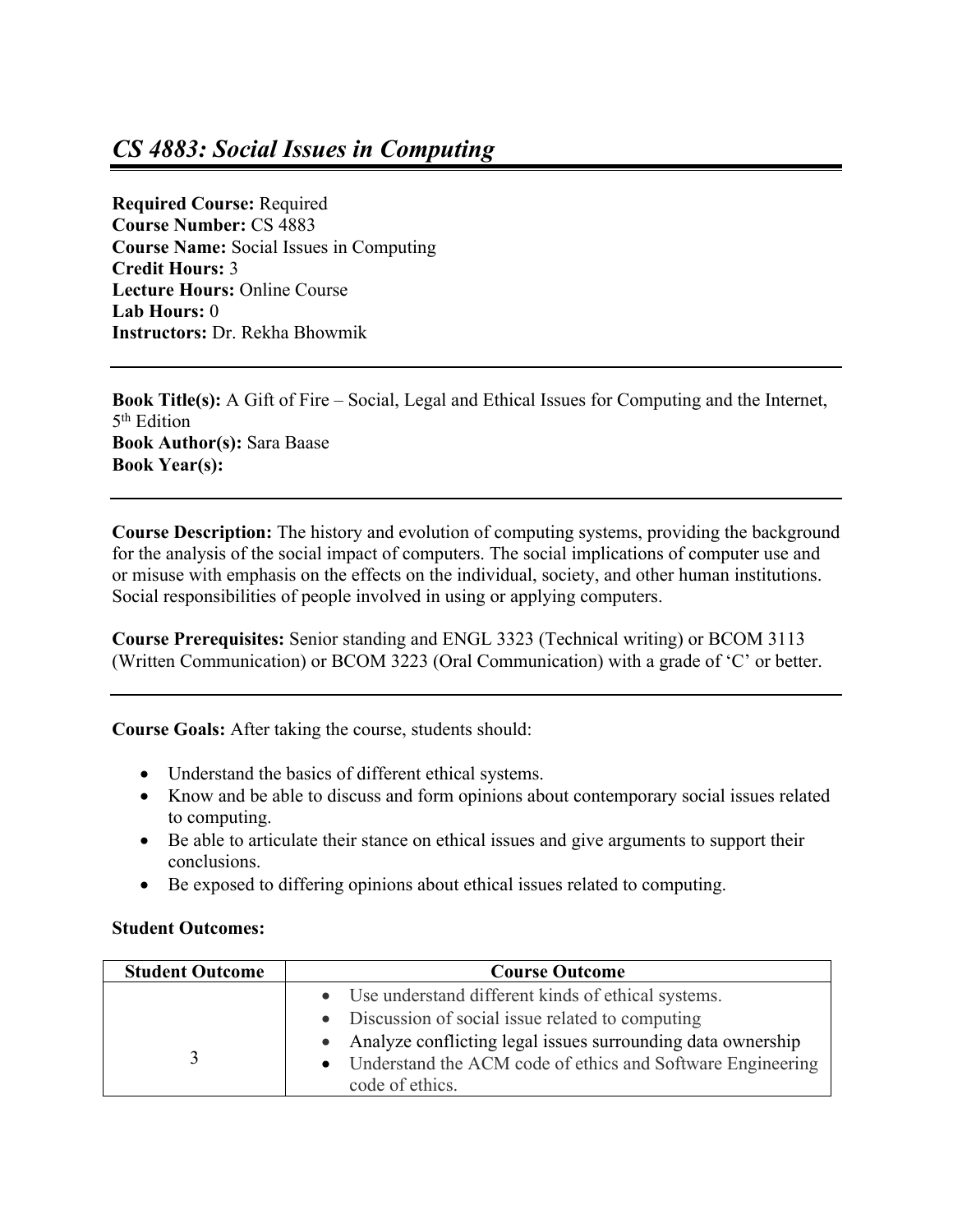| • Discussion of privacy and freedom of speech on the net                                                                                                                         |
|----------------------------------------------------------------------------------------------------------------------------------------------------------------------------------|
| • Understand intellectual property, inappropriate business<br>practices, ethical considerations in artificial intelligence.<br>• Discussion of copyright laws, software patents. |

## **Course Topics:**

| <b>Knowledge Area</b>                        | <b>Total Hours of Coverage</b> |
|----------------------------------------------|--------------------------------|
| Social Issues and Professional Practice (SP) |                                |

## *Body of Knowledge coverage:*

| Knowledge | <b>Knowledge Unit</b>   | <b>Topics Covered</b>                                                                                                                                                                                                                                                                                                                                                                                                                 | <b>Hours</b>   |
|-----------|-------------------------|---------------------------------------------------------------------------------------------------------------------------------------------------------------------------------------------------------------------------------------------------------------------------------------------------------------------------------------------------------------------------------------------------------------------------------------|----------------|
| Area      |                         |                                                                                                                                                                                                                                                                                                                                                                                                                                       |                |
| SP        | <b>Social Context</b>   | Summarize the implications of social<br>media on individualism versus<br>collectivism and culture.                                                                                                                                                                                                                                                                                                                                    | $\overline{2}$ |
| <b>SP</b> | <b>Analytical Tools</b> | Evaluate stakeholder positions in a given<br>situation.<br>Analyze basic logical fallacies in an<br>argument.<br>Analyze an argument to identify premises<br>and conclusion.<br>Illustrate the use of example and analogy<br>in ethical argument.                                                                                                                                                                                     | 6              |
| <b>SP</b> | Professional Ethics     | Describe the strengths and weaknesses of<br>relevant professional codes as expressions<br>of professionalism and guides to decision-<br>making.<br>Analyze<br>a global computing<br>issue,<br>observing the role of professionals and<br>government officials in managing the<br>problem.<br>Describe<br>the<br>of<br>consequences<br>inappropriate professional behavior, the<br>consequences of inappropriate personal<br>behavior. | 6              |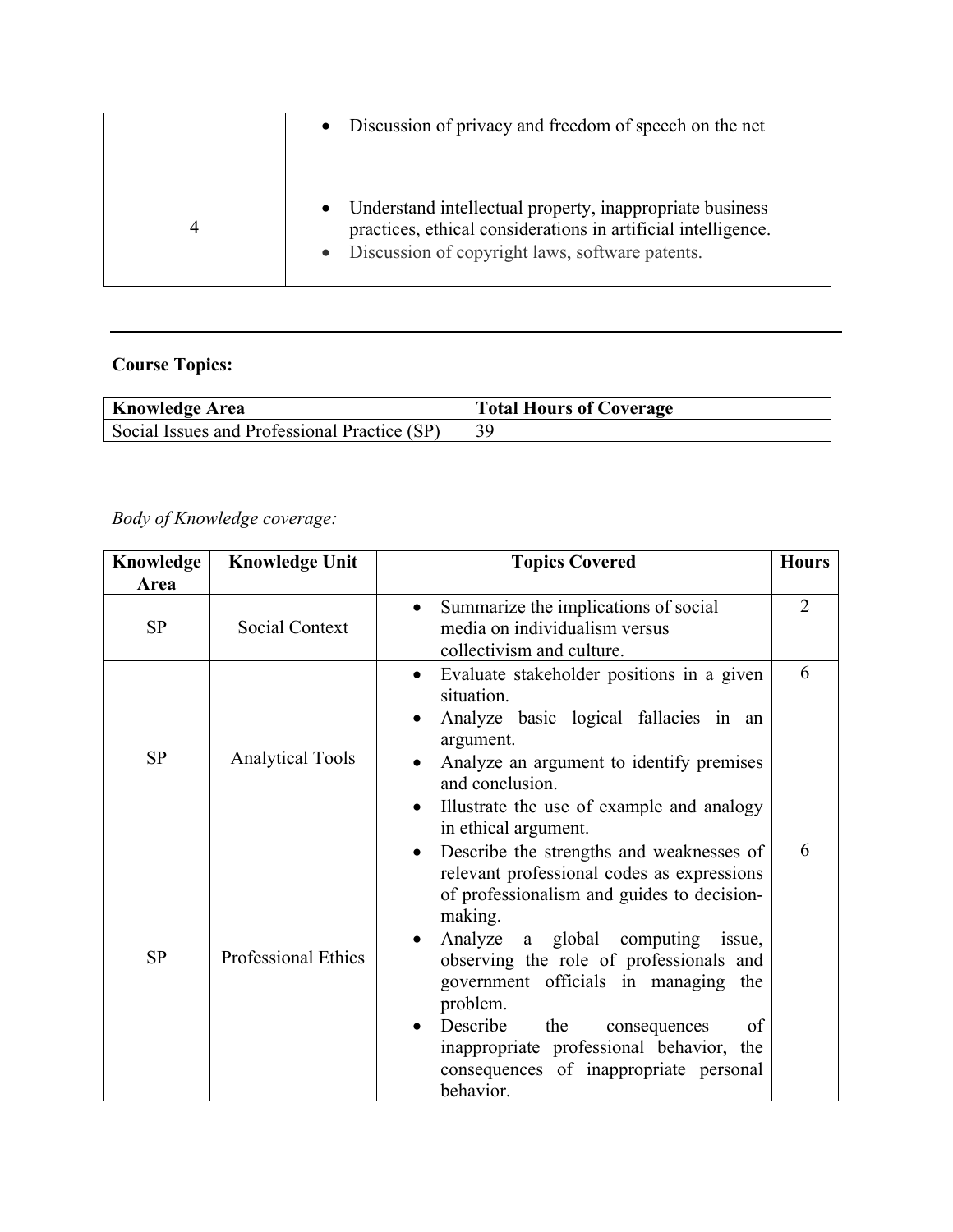| SP        | Intellectual<br>Property       | Discuss the philosophical bases<br>of<br>intellectual property. Discuss the rationale<br>for the legal protection of intellectual<br>property.<br>Describe legislation aimed at digital<br>copyright infringements.<br>Identify contemporary<br>of<br>examples<br>intangible digital intellectual property.<br>Justify uses of copyrighted materials.<br>$\bullet$<br>The consequences of theft of intellectual<br>property.<br>Discuss the issues involved in securing<br>software patents.                                                                                              | $\overline{7}$ |
|-----------|--------------------------------|-------------------------------------------------------------------------------------------------------------------------------------------------------------------------------------------------------------------------------------------------------------------------------------------------------------------------------------------------------------------------------------------------------------------------------------------------------------------------------------------------------------------------------------------------------------------------------------------|----------------|
| <b>SP</b> | Privacy and Civil<br>Liberties | Discuss the philosophical basis for the<br>$\bullet$<br>legal protection of personal privacy.<br>Describe the role of data collection in the<br>implementation of pervasive surveillance<br>systems.<br>Investigate the impact of technological<br>solutions<br>problems.<br>privacy<br>to<br>Legal foundations of privacy protection.                                                                                                                                                                                                                                                    | 3              |
| <b>SP</b> | Professional<br>Communication  | Write<br>clear, concise,<br>and<br>$\bullet$<br>accurate<br>documents<br>technical<br>following<br>well-<br>defined standards for format and for<br>including appropriate tables, figures, and<br>references.<br>Develop and deliver a good quality formal<br>presentation.<br>Plan interactions (e.g. virtual, face-to-face,<br>shared documents) with others in which<br>they are able to get their point across and<br>are also able to listen carefully and<br>appreciate the points of others, even when<br>they disagree, and are able to convey to<br>others that they have heard. | 5              |
| SP        | Economies of<br>Computing      | Effect of skilled labor supply & demand<br>$\bullet$<br>on quality of products.<br>Impacts of outsourcing & offshoring<br>software<br>development,<br>impacts<br>on<br>employment.<br>Consequences of globalization on the<br>computing profession                                                                                                                                                                                                                                                                                                                                        | 5              |
|           |                                | Examine the ethical and legal issues<br>surrounding the misuse of access and                                                                                                                                                                                                                                                                                                                                                                                                                                                                                                              | 5              |